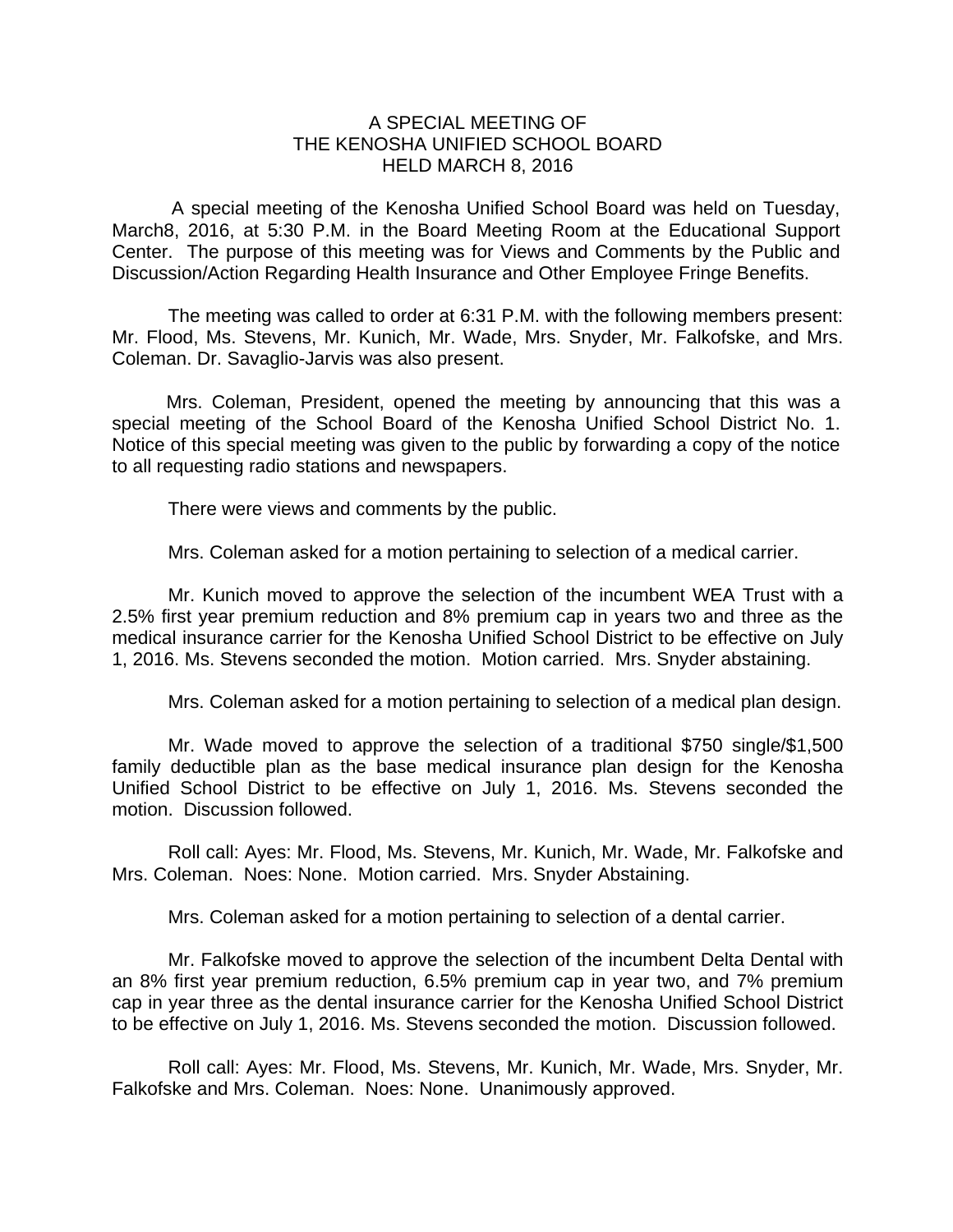Mrs. Coleman asked for a motion pertaining to selection of a long term disability carrier.

 Mr. Wade moved to approve the selection of the incumbent NIS with a 4.95% first year premium reduction and 0% premium change in years two and three as the long term disability insurance carrier for the Kenosha Unified School District to be effective on July 1, 2016. Mr. Falkofske seconded the motion.

 Roll call: Ayes: Mr. Flood, Ms. Stevens, Mr. Kunich, Mr. Wade, Mr. Falkofske and Mrs. Coleman. Noes: None. Motion carried. Mrs. Snyder abstaining.

 Mrs. Coleman asked for a motion pertaining to selection of a voluntary vision carrier.

 Mrs. Snyder moved to approve the selection of the incumbent NVA with a 0% premium change for one year as the voluntary vision insurance carrier for the Kenosha Unified School District to be effective on July 1, 2016. Mr. Wade seconded the motion.

 Roll call: Ayes: Mr. Flood, Ms. Stevens, Mr. Kunich, Mr. Wade, Mrs. Snyder, Mr. Falkofske and Mrs. Coleman. Noes: None. Unanimously approved.

 Mrs. Coleman asked for a motion pertaining to the selection of an employee assistance program carrier.

 Mr. Flood moved to approve the selection of the incumbent Empathia with a 26.67% first year premium reduction and 0% premium change in years two and three as the employee assistance program benefit carrier for the Kenosha Unified School District to be effective on July 1, 2016. Mr. Kunich seconded the motion.

 Roll call: Ayes: Mr. Flood, Ms. Stevens, Mr. Kunich, Mr. Wade, Mrs. Snyder, Mr. Falkofske and Mrs. Coleman. Noes: None. Unanimously approved.

 Mrs. Coleman asked for motion pertaining to the selection of a flexible spending account administrator.

 Mr. Wade moved to approve the selection of the incumbent DBS with a 14.47% first year premium reduction and 0% premium change in year two as the flexible spending account benefit administrator for the Kenosha Unified School District to be effective on July 1, 2016. Ms. Stevens seconded the motion.

 Roll call: Ayes: Mr. Flood, Ms. Stevens, Mr. Kunich, Mr. Wade, Mrs. Snyder, Mr. Falkofske and Mrs. Coleman. Noes: None. Unanimously approved.

 Mrs. Coleman asked for a motion pertaining to the selection of a COBRA administrator.